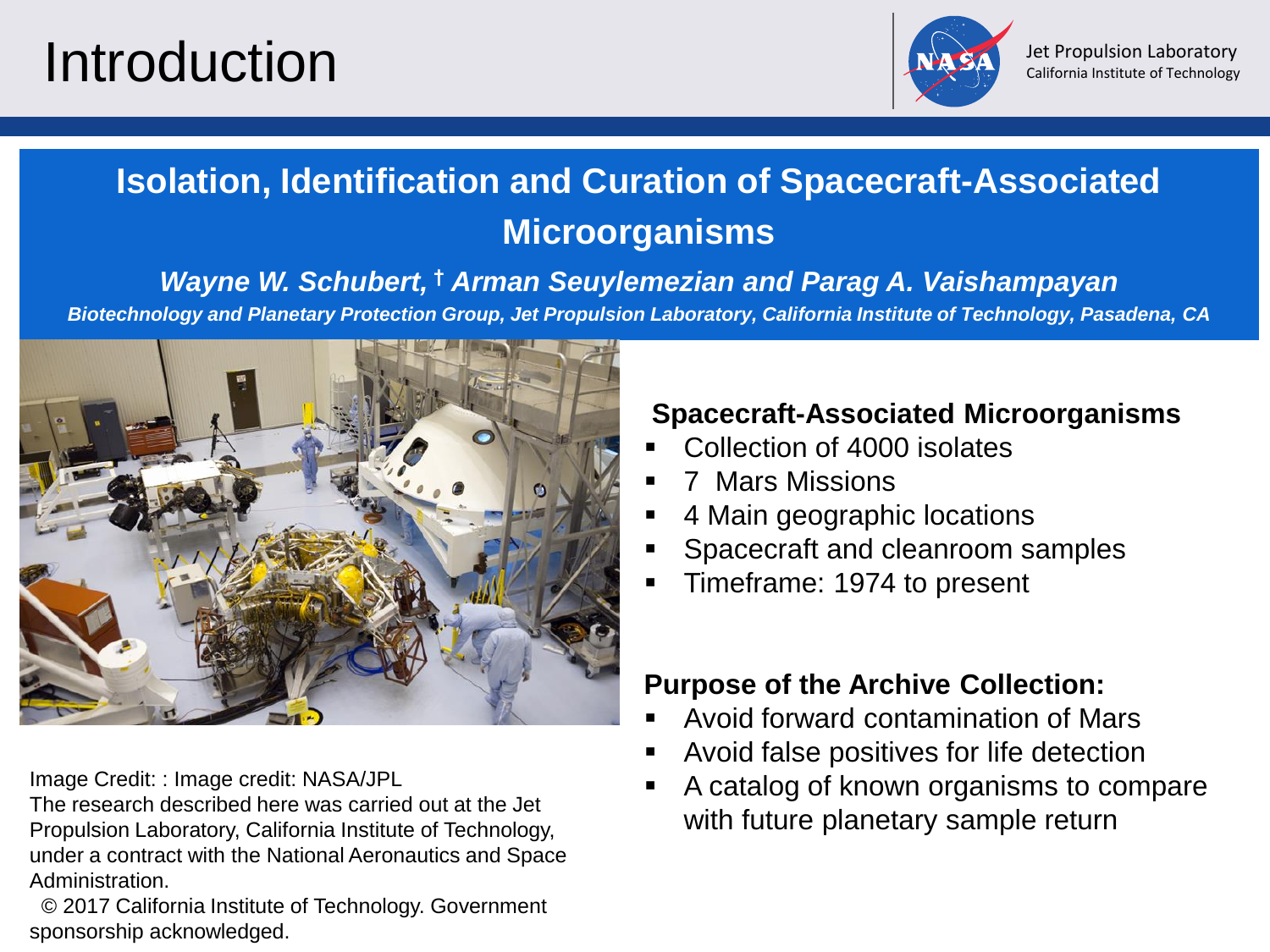

Methods **Methods** and the set of Technology of Text Propulsion Laboratory California Institute of Technology

## ➢ **Isolation**

- ➢ Swab & Wipes surface sampling
- ➢ Heat Shock





## ➢ **Curation & Preservation** ➢ Glycerol & Cryobeads, -80°C



# ➢ **Identification**

- ➢ Identification by MALDI-TOF mass spec
- ➢ Comparison to 16SrRNA gene sequence







[Schubert] [ASM MICROBE 2017]-2